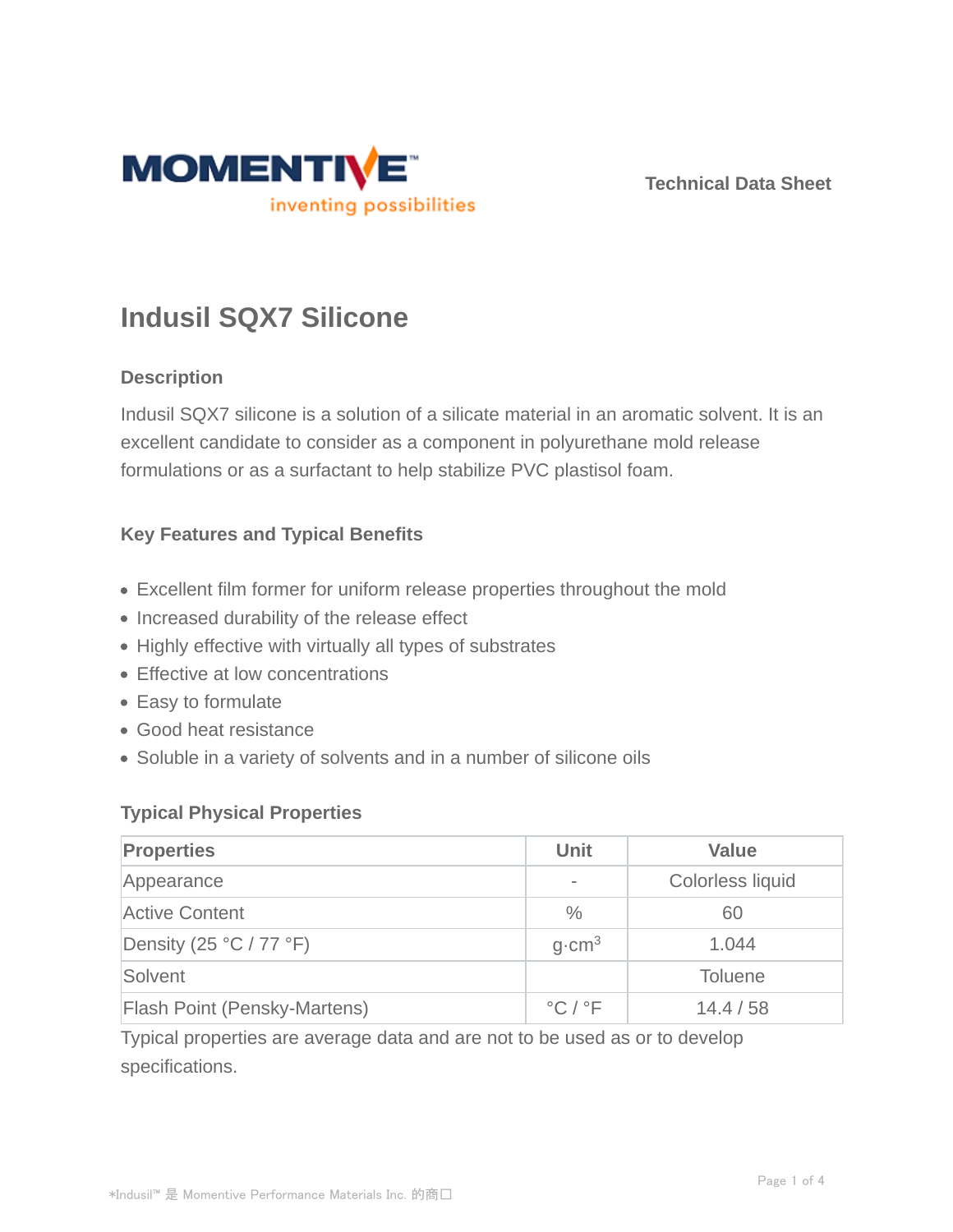# **Potential Applications**

- Component of polyurethane mold release formulations
- Component in release formulations for virtually all types of substrates, especially those that need good film formation such as tires and bladders, and metal dies such as aluminum die casting and others.
- Component of PVC plastisol foaming formulations

# **General Considerations for Use**

Typical concentrations of Indusil SQX7 silicone in the final formulation range from 2 to 10% depending on the effect to be achieved.

Indusil SQX7 silicone is soluble in aliphatic and aromatic solvents and in polydimethylsiloxanes. It is not soluble in water, in certain mineral oils or in certain organic waxes.

It is best first diluted in an appropriate solvent to the desired concentration and then formulated into the finished release formulation.

The ability of Indusil SQX7 silicone to stabilize plastisol foams is related to its solubility in the plasticizer. Therefore the interaction between Indusil SQX7 silicone and the plasticizer should be tested at different concentrations to determine the levels required to achieve the desired effect.

## **Patent Status**

Nothing contained herein shall be construed to imply the nonexistence of any relevant patents or to constitute the permission, inducement or recommendation to practice any invention covered by any patent, without authority from the owner of the patent.

## **Product Safety, Handling and Storage**

Customers should review the latest Safety Data Sheet (SDS) and label for product safety information, safe handling instructions, personal protective equipment if necessary, emergency service contact information, and any special storage conditions required for safety. Momentive Performance Materials (MPM) maintains an aroundthe-clock emergency service for its products. SDS are available at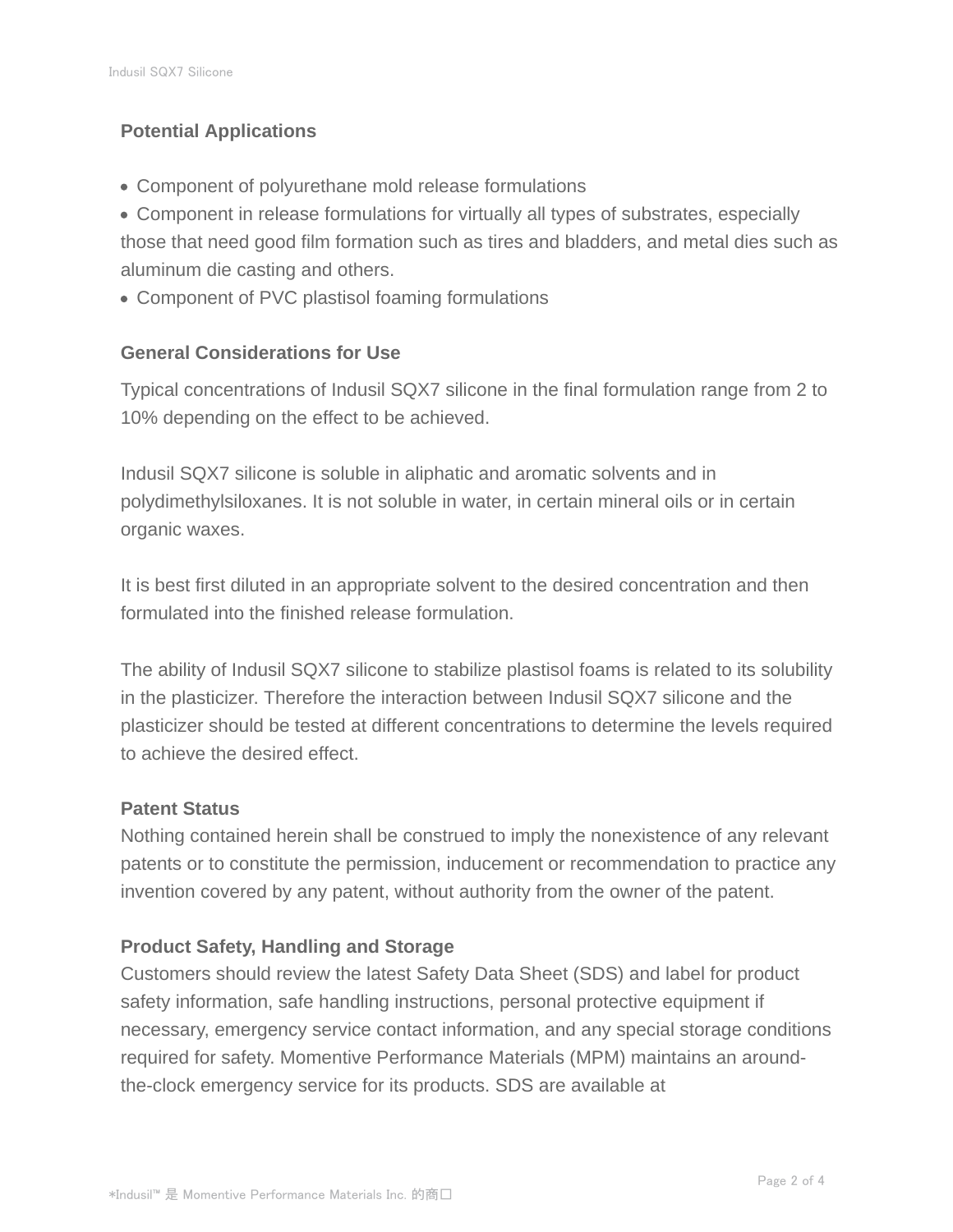www.momentive.com or, upon request, from any MPM representative. For product storage and handling procedures to maintain the product quality within our stated specifications, please review Certificates of Analysis, which are available in the Order Center. Use of other materials in conjunction with MPM products (for example, primers) may require additional precautions. Please review and follow the safety information provided by the manufacturer of such other materials.

#### **Limitations**

Customers must evaluate Momentive Performance Materials products and make their own determination as to fitness of use in their particular applications.

## **Contact Information** Email

commercial.services@momentive.com

#### **Telephone**

| <b>Americas</b> | <b>Latin America</b> | <b>EMEAI- Europe, Middle</b><br>East, Africa & India | <b>ASIA PACIFIC</b> |
|-----------------|----------------------|------------------------------------------------------|---------------------|
| +1 800 295 2392 | <b>Brazil</b>        | <b>Europe</b>                                        | <b>China</b>        |
| Toll free*      | +55 11 4534 9650     | +390510924300                                        | 800 820 0202        |
| +704 805 6946   | <b>Direct Number</b> | Direct number                                        | Toll free           |
| Direct Number   |                      |                                                      | +86 21 3860 4892    |
|                 |                      |                                                      | Direct number       |
| *All American   | <b>Mexico</b>        | <b>India, Middle East &amp;</b>                      | Japan               |
| countries       | +52 55 2169 7670     | <b>Africa</b>                                        | +81 3 5544 3111     |
|                 | <b>Direct Number</b> | + 91 44 71212207                                     | Direct number       |
|                 |                      | Direct number*                                       |                     |
|                 |                      | *All Middle Eastern                                  | <b>Korea</b>        |
|                 |                      | countries, Africa, India,                            | +82 2 6201 4600     |

For literature and technical assistance, visit our website at: www.momentive.com

#### **DISCLAIMER:**